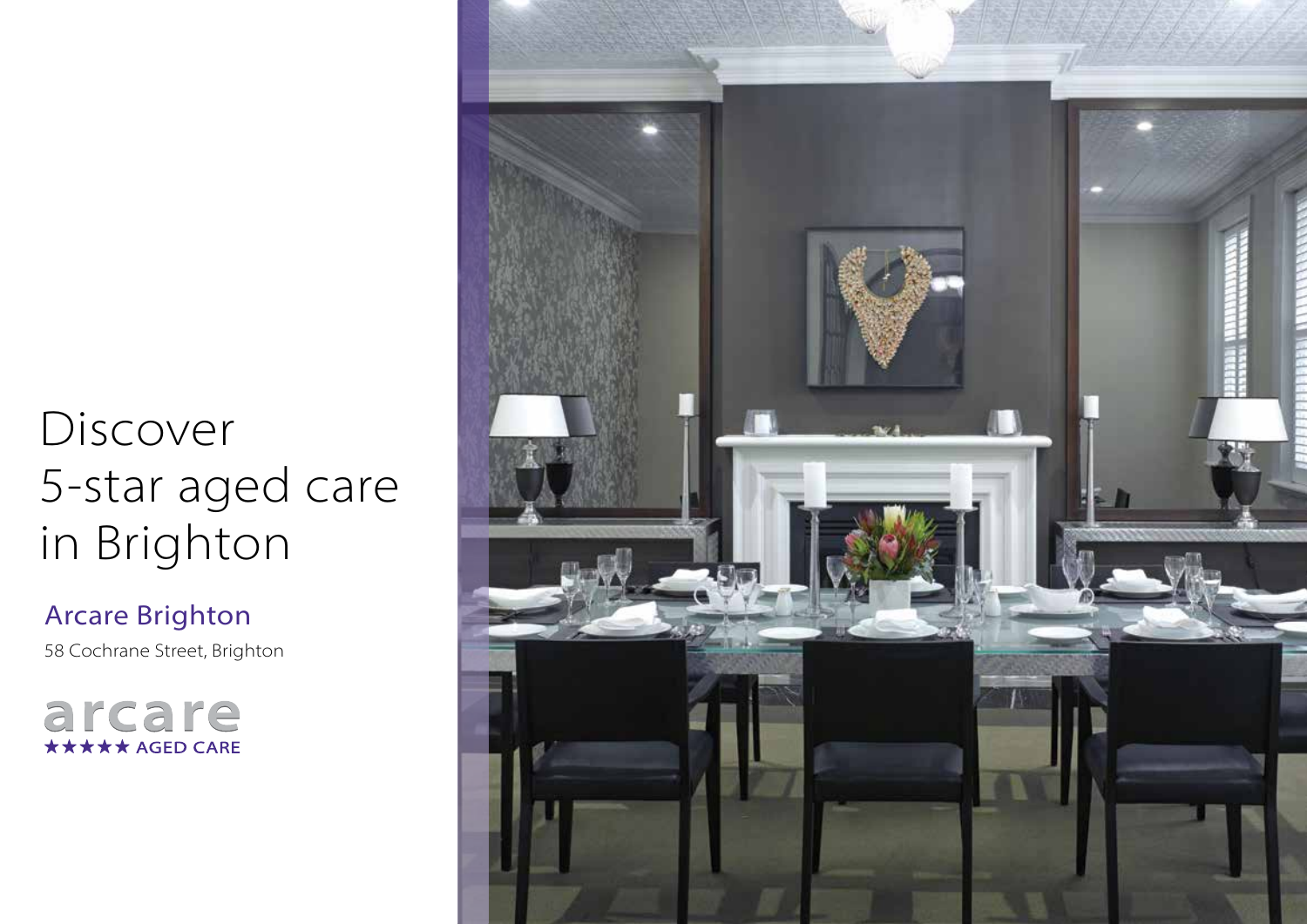### Welcome

Welcome to Arcare Brighton five-star aged-care.

Australian owned and operated for more than 40 years, we are renowned for creating stunning architecturally designed living environments with luxurious interiors and spacious courtyards and gardens.

We hope you enjoy Arcare Brighton.

### Benefits

Arcare Brighton private suites include:

• Ensuite with shower

• Flat screen TV with Foxtel

- Individual heating & cooling system
- Balcony access

#### Arcare Brighton community features:

- Delicious meals prepared fresh on site
- Two boutique coffee bars
- Wireless internet
- Hair salon
- Private dining room
- Piano room
- 
- 
- Movie theatre / worship room • Intimate dining
- & lounge rooms
- Manicured gardens
- Residence bus
- Art Studio



 $R$  Respite  $|DA|$  Dedicated Assignments



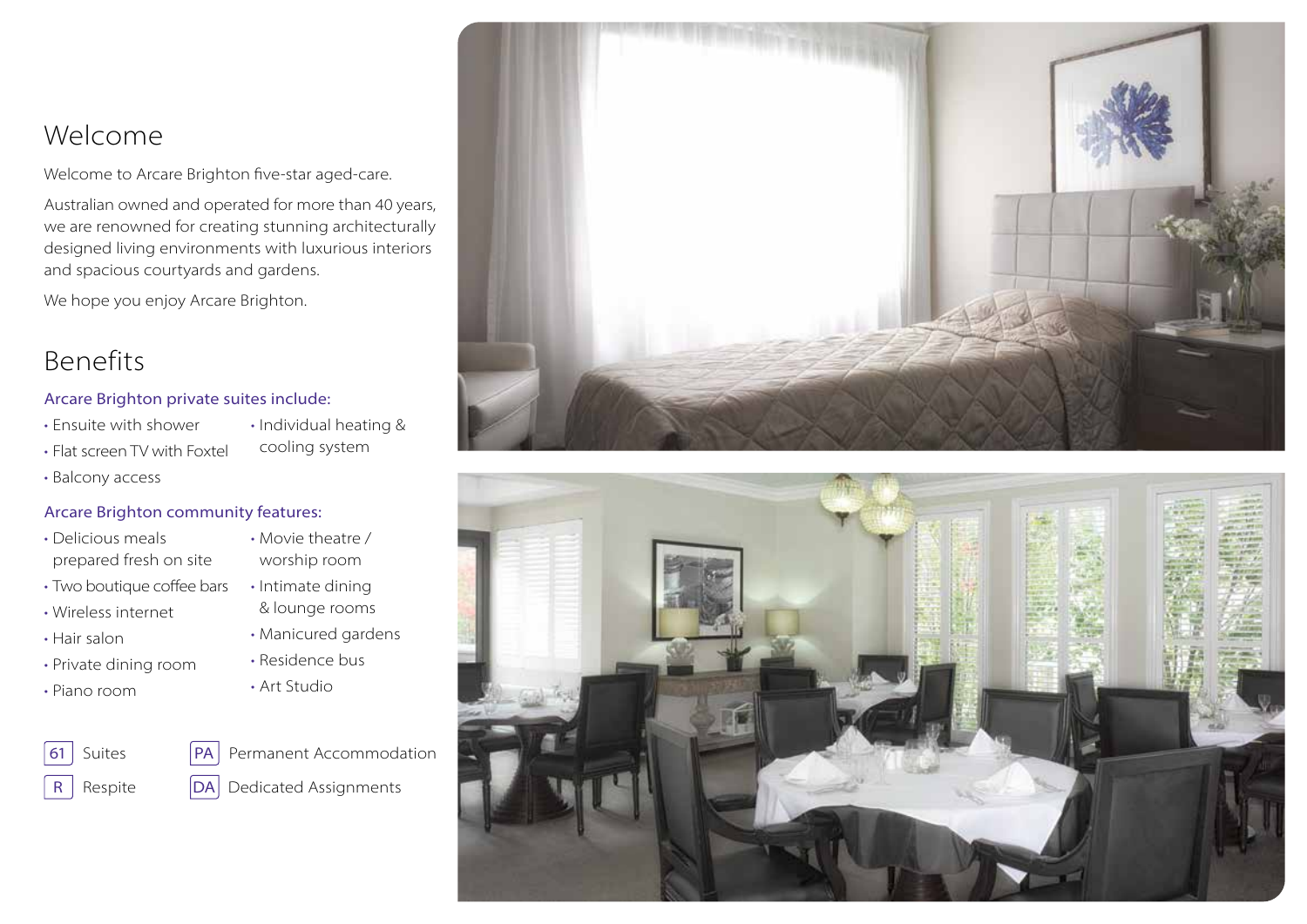### Arcare Extra Services

Arcare Signature provides enhanced daily living and social experiences to every resident and their family.

#### Meals

- Two meals for family and friends on your first day
- Choice of menu at breakfast, lunch and dinner
- Daily hot cooked breakfast
- A selection of bottled wine and beer with meals
- Exclusive use of our private dining room
- Pre-dinner drinks

#### Lifestyle and social

- Welcome gift on arrival • Exercise classes
- Fresh flowers
- Choice of alternative therapies, such as massage and aromatherapy
- Hairdressing and manicure services
- Local small group bus outings

#### Entertainment

- Foxtel in your own private suite
- Wireless internet in your own private suite
- Daily newspapers in your own private suite







# Relationship-First Approach

Everyone who joins an Arcare residence will enjoy our unique Relationship-First Approach where nurturing honest, respectful and consistent relationships with our residents is the most important thing that we do.

Central to this are our Dedicated Assignments where each resident has their own support team consistently working with them.

Our commitment to continuity fosters friendships and trust between residents, team members and families.

These friendships are at the heart of our residential communities, where everyone looks out for each other and a sense of security, belonging, continuity, purpose, fulfilment and significance is felt by all.